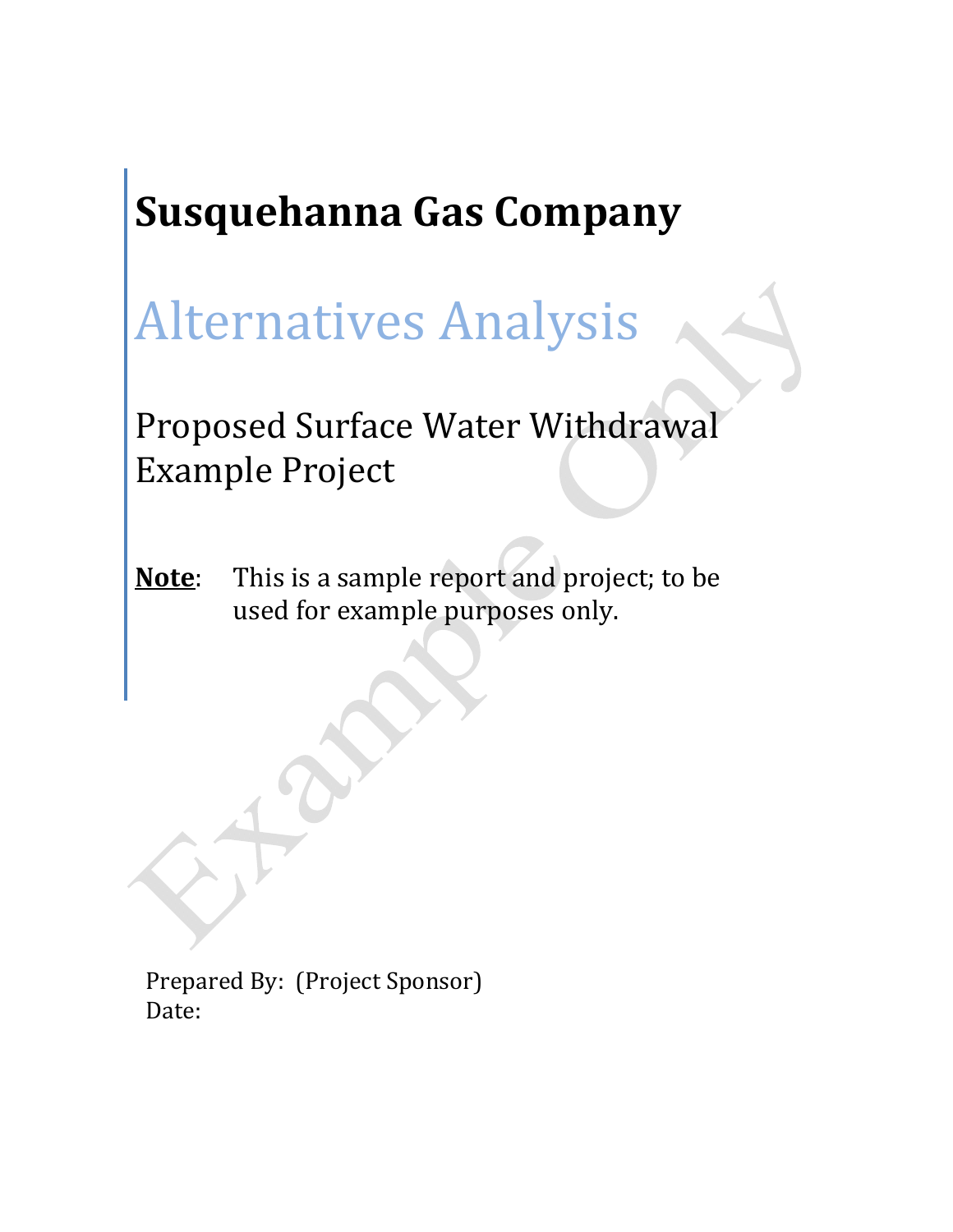#### **ALTERNATIVES ANALYSIS FOR SUSQUEHANNA GAS COMPANY**

 Susquehanna Gas Company (SGC) has prepared the following Alternatives Analysis as part of its application, per 18 CFR § 806.14(b)(1)(v): *For new projects and major modifications to increase a withdrawal, the application shall include an alternatives analysis for a withdrawal proposed in settings with a drainage area of 50 miles square or less, or in a waterway with exceptional water quality.* SGC has filed a surface water withdrawal application for a water extraction operation to support its unconventional natural gas development project. The proposed project is located in Middle Paxton Township, Dauphin County, Pennsylvania. Prior to submission, SGC participated in a pre-application meeting with Susquehanna River Basin Commission (SRBC) staff to discuss the project, including this Alternatives Analysis. SRBC staff provided general details about water availability at or near the project location, which SGC used in its application and this analysis.

#### **Description of Project**

SGC is a petroleum and natural gas exploration and production company with existing lease holdings located throughout Cold Mountain in Middle Paxton Township, Dauphin County, Pennsylvania. The proposed project is located on a 25-acre undeveloped parcel within an existing lease holding that is located along both Cold Creek and Mill Run. Mill Run drains 5 miles downstream to its confluence with the Susquehanna River, near Harrisburg, Pennsylvania. To support its nearby unconventional natural gas development projects, SGC proposes to construct a 300,000 gallons per day (gpd) (at 208 gallons per minute [gpm]) surface water withdrawal in Mill Run with direct piping to a 5 million gallon (MG) freshwater storage impoundment located on the same parcel. The contributing drainage area to the proposed withdrawal location on Mill Run is  $\overline{49}$  square miles (mi<sup>2</sup>), which is the reason this Alternatives Analysis has been prepared and submitted to SRBC.

 SGC's surface water application proposes a withdrawal from Mill Run as opposed to the smaller Cold Creek tributary  $\left(\sim 9 \text{ mi}^2\right)$  drainage area and Exceptional Value [EV] water quality), which is also along its property, because Mill Run is comparatively a larger waterbody with larger flows available more often during the year and is not classified as exceptional water quality. The withdrawal would be located approximately 100 feet below the confluence of Cold Creek and Mill Run, and transported to a pump house via a buried 6-inch waterline and then stored in the 5 MG freshwater storage impoundment. SGC has looked at the technical and economic feasibility of the project, as well as its effect on water resources under the SRBC's *Guidelines for Preparing an Alternatives Analysis* (Policy No. 2017-01).

#### Analysis of Technical and Economic Feasibility and Water Resources

 The withdrawal location is at [insert coordinates] on Mill Run, is accessible, and can accommodate installation of the submerged suction strainer needed to withdraw the requested volume of water. A 600-foot buried waterline from the pump house to this proposed intake location is required. A newly constructed, 5 MG freshwater storage impoundment would be used to store water for drilling operations. It is not expected that permitting for the land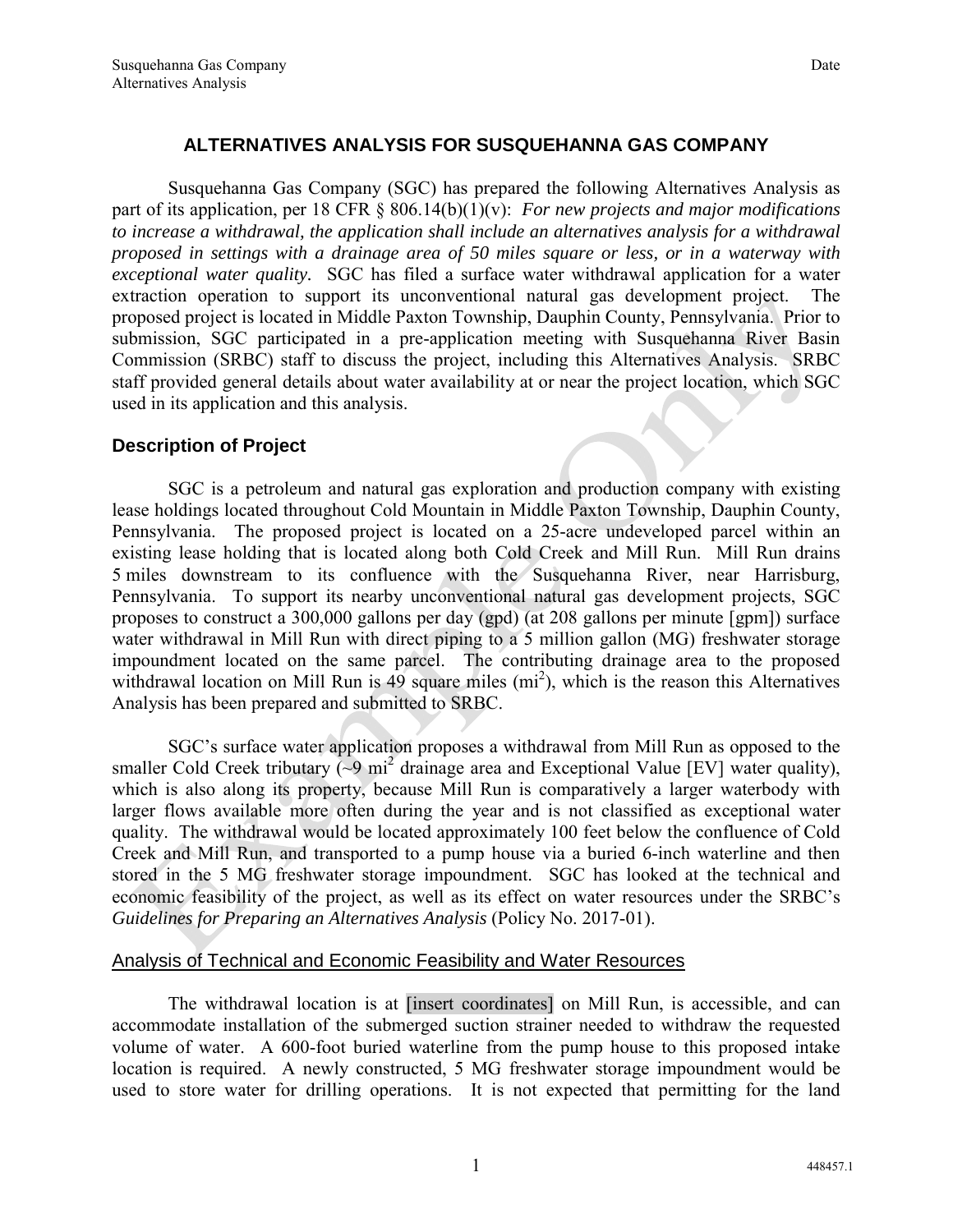disturbance or stream encroachment would be an issue on Mill Run considering its Cold Water Fishery (CWF) stream designation.

 The project is economically feasible, given that SGC already controls the lease holding for the parcel of land at the withdrawal location. SGC has already planned for the construction costs for the 5 MG freshwater storage impoundment and associated water transfer infrastructure (~\$2.5 million), and for the purchase and installation of a large submerged suction strainer in the stream to accommodate the withdrawal rate (\$2,500). Estimated cost for the waterline purchase and installation from the pump house to the intake location is \$9,000.

The proposed withdrawal location on Mill Run has a 49 mi<sup>2</sup> contributing drainage area Aquatic Resource Class (ARC) 2 and is classified as a CWF at this location. It should be noted that at a 49 mi<sup>2</sup> drainage area, this withdrawal location is 1 mi<sup>2</sup> less than the next higher class of ARC 3 streams, which range from  $\geq$ 50 mi<sup>2</sup> and  $\leq$ 200 mi<sup>2</sup> and are characterized as "small rivers." Mill Run does not host wild trout in this section of the watercourse and is listed as impaired for aquatic life use by an unknown source of sedimentation. Mill Run can support SGC's water needs with its larger and more sustainable flows. Discussions with SRBC staff indicated that passby flows for this location would occur less often than for the project's upstream Alternative 1 location on the smaller Cold Creek because the watershed is larger and not EV.

# **OTHER ALTERNATIVES CONSIDERED**

# **Alternative 1 – Upstream Withdrawal Location on Cold Creek**

 SGC assessed its first alternative as a proposed withdrawal on Cold Creek, located approximately 1,000 feet upstream of its confluence with Mill Run.

## Analysis of Technical and Economic Feasibility and Water Resources

 The alternative withdrawal location would be at [insert coordinates] on Cold Creek, is accessible, and can accommodate installation of the submerged suction strainer needed to withdraw the requested volume of water. A 1,200-foot buried waterline from the pump house to the Cold Creek intake location is required. A newly constructed, 5 MG freshwater storage impoundment would be used to store water for drilling operations. It is expected that permitting for the land disturbance or stream encroachment could be an issue on Cold Creek considering its EV stream designation.

 The estimated costs for this alternative are the same as the proposed project, other than the cost of the longer waterline purchase and installation, which is approximately \$18,000.

 Cold Creek is classified as an EV stream, with a Class B naturally reproducing wild trout population to its confluence with Mill Run. The contributing drainage area to Cold Creek at the point of this alternative withdrawal is 9  $\text{mi}^2$  and is within a headwaters ARC 1.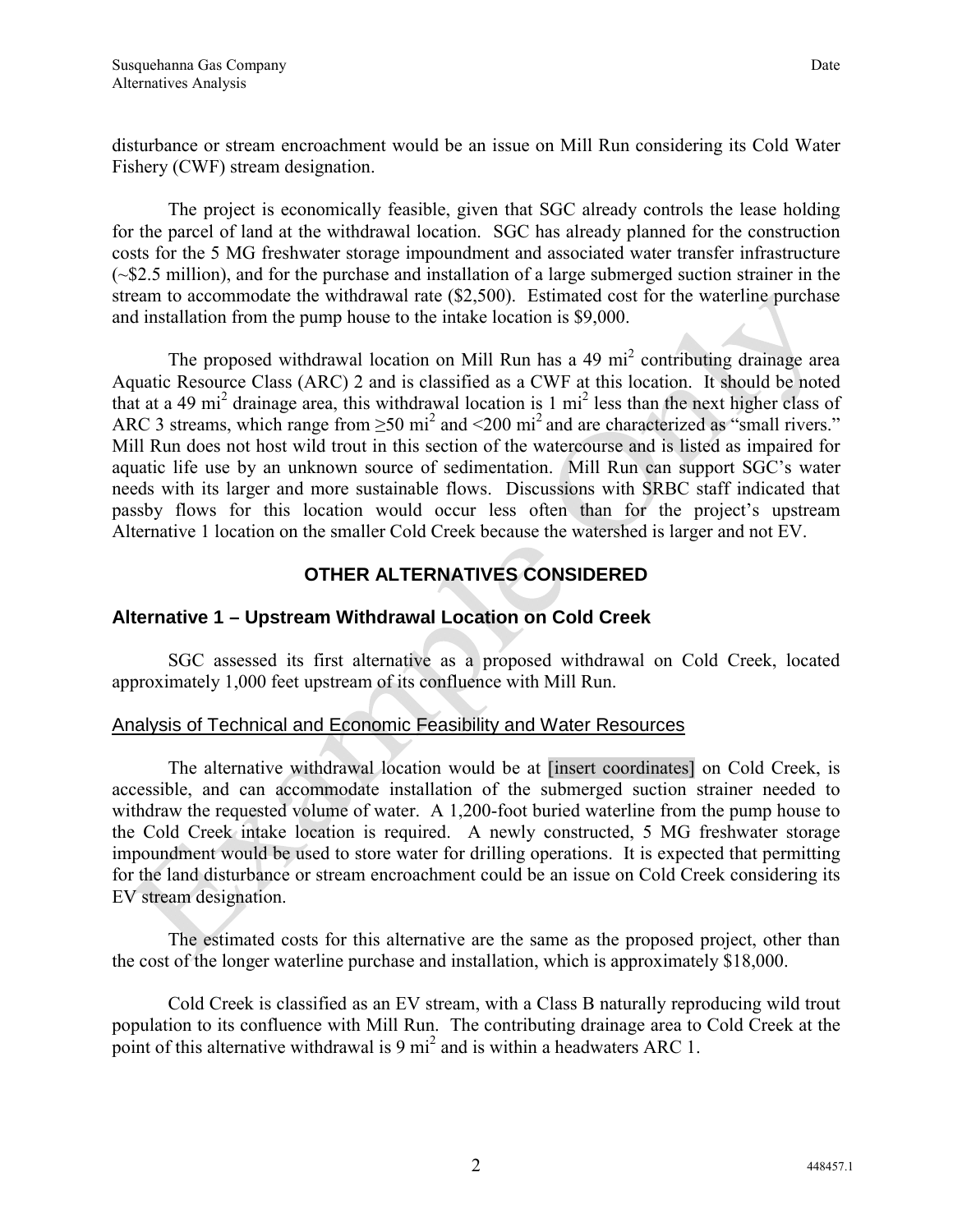While SGC believes that it could withdraw up to 300,000 gpd from Cold Creek for its unconventional natural gas development, the withdrawal would be subject to a passby due to being an ARC 1, and that passby would likely be elevated because of the stream's EV water quality classification. Thus, water will be far less available than at the Mill Run proposed site. Because the withdrawal from Mill Run provides more water across the year, is lesser water quality, and is technically and economically feasible, SGC determines that Alternative 1 does not pose a more reasonable alternative than its proposed project for its surface water withdrawal.

#### **Alternative 2 – Downstream Withdrawal Location**

 SGC assessed its second alternative as a proposed withdrawal on Mill Run, located approximately 1 mile downstream of its property boundary on the stream. This alternative became nonviable upon SGC's review of county tax records. The Commonwealth of Pennsylvania owns the 3,000-acre Mill Run State Park adjacent to SGC's parcel. Mill Run State Park extends the length of Mill Run from SGC's parcel to its confluence with the Susquehanna River. SGC has chosen to avoid any projects that would potentially disrupt the surface and recreational uses on state-owned lands.

## **Alternative 3 – Use of Abandoned Mine Drainage Waters**

 SGC assessed its third alternative as a proposed withdrawal from Red Run, a stream impaired by abandoned mine drainage (AMD) located in the headwaters of the Mill Run watershed. This withdrawal would utilize AMD-impaired waters for SGC drilling operations.

## Analysis of Technical and Economic Feasibility and Water Resources

 To obtain the AMD-impaired waters from Red Run (insert coordinates), SGC would need to construct a 4-mile waterline to the withdrawal point on Red Run in the headwaters of the watershed. This design includes direct collection of the impaired water and construction of a booster pump, adjacent to the collection point. SGC would not be able to utilize its planned 5 MG freshwater storage impoundment, and would instead need to construct a similarly sized storage impoundment that meets state-required criteria for the storage of impaired/reuse waters.

 The project costs are significantly higher due to the infrastructure needs for this option. Estimated construction costs for the 4-mile waterline and booster bump are approximately \$1.5 million. Estimated construction costs for the 5 MG reuse impoundment are four to five times higher than that of the proposed freshwater storage impoundment in the proposed project (~\$10-\$12.5 million). SGC would also need to secure a permanent easement with annual access lease rights with the landowner on which the proposed withdrawal would be located. This estimated cost is \$10,000 for the easement and a lease payment of \$3,000 annually. SGC believes the costs for this alternative would require an outlay of \$14 million plus recurring annual costs of \$3,000/year.

 Use of AMD water in lieu of freshwater for operational needs would represent the beneficial use of impaired waters and conserve freshwater. This water likely would be available